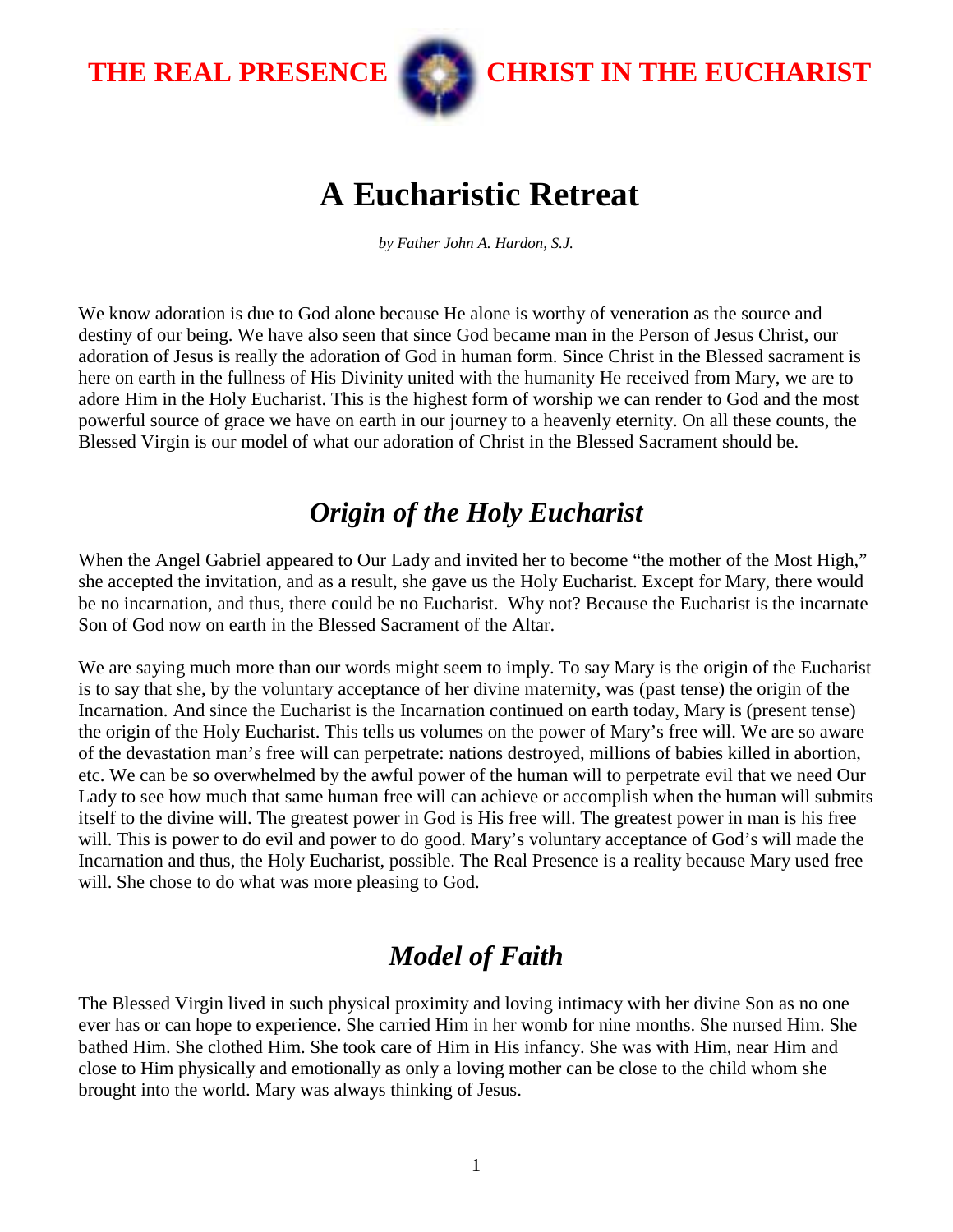Yet, all the while, what did she see in Bethlehem? A helpless infant. A growing child. A young man. That's what she saw with her bodily eyes. But what did she believe? She believed that this Infant, this Child, this young Man was no mere human being. She knew He was human, but she believed in His divinity because her mind penetrated beyond the veils of what her eyes and ears and hands could experience. Faith penetrates. Faith sees. Faith knows what the senses cannot perceive and even the human reason cannot comprehend. The Church speaks of the Lumen fidei, the light of faith. Mary saw. It cannot be too strongly emphasized or too often insisted that Mary had to live by faith. She saw only a helpless, speechless baby, yet she believed He was the almighty Word of God.

This then is the first foundational lesson we learn from Mary in our veneration of the Holy Eucharist. Like her, we must come before the Blessed Sacrament with total undiluted faith. We believe that which the pagan, sophisticated, over-educated world tells us is a dream. When we come before the Blessed Sacrament, we need to break through the crust of what the senses perceive and what the mind rationally would tell us, believing more than we can see, believing more than we can touch, believing more than we can experience with our senses or even fathom with our minds. This is why we speak of Our Lady as the model of our faith. "Oh Mary, Virgin most faithful, pray for us that our faith may become more and more like yours."

## *Model of Humility*

The Blessed Virgin Mary is the pattern of our humility through the Holy Eucharist. If there is one virtue that Mary practiced to an eminent degree, it was the virtue of humility. At the Annunciation, she told the Angel, "Behold the handmaid of the Lord." In the *Magnificat*, she repeated the same term except she spoke of the lowliness of His handmaid to make sure nobody misunderstood what she meant by "handmaid." She told of how the Lord scatters the proud and exalts the lowly.

There are two kinds of exaltation: self-exaltation and divine exaltation. The greatest danger on earth is self-exaltation, because then we call down on ourselves the curse of God. But the condition for divine exaltation is lowly, Marian humility. She declared that the Lord fills the hungry with good things. Those who admit their emptiness hunger, and in the Bible, hunger means emptiness not only of the body, but a symbol of the admitted emptiness of everything. By ourselves, we are empty. We are a vacuum. But we must admit that we are a vacuum, or we shall not be filled by the goodness of God. We must admit and constantly confess our emptiness, which is another word for humility.

Mary declared how grateful she was that the Lord had done so much for Israel and His servant. Humility serves. Humility waits on others. Humility responds to the bidding of the one whom it serves. This is the mother of God, but only because she is also the lowly handmaid of the Lord. The more gifted a person, the more prone that person is to pride. Possession of anything naturally generates pride. And not only does possession generate pride, but the greater the possession the more pride it generates. Wealth of any kind inflates the human heart. The more a person has of physical or mental or moral or even spiritual riches, the harder it is for that person to be humble. How are we to be humble? How can we possess without being proud? Only through being in the presence of Jesus Christ.

Throughout this Eucharistic Retreat, we have looked at the unspeakable humility of God not only as in the Incarnation when He appeared as man, but also in remaining on earth in the Holy Eucharist. This is double humility: the humility of hiding His divinity as He did during His visible stay on earth and the divine humility in hiding even His humanity in the Holy Eucharist. He not only gives us the example of how humble we should be, but through Him, we receive the most fundamental grace we need in life: the grace of humility.